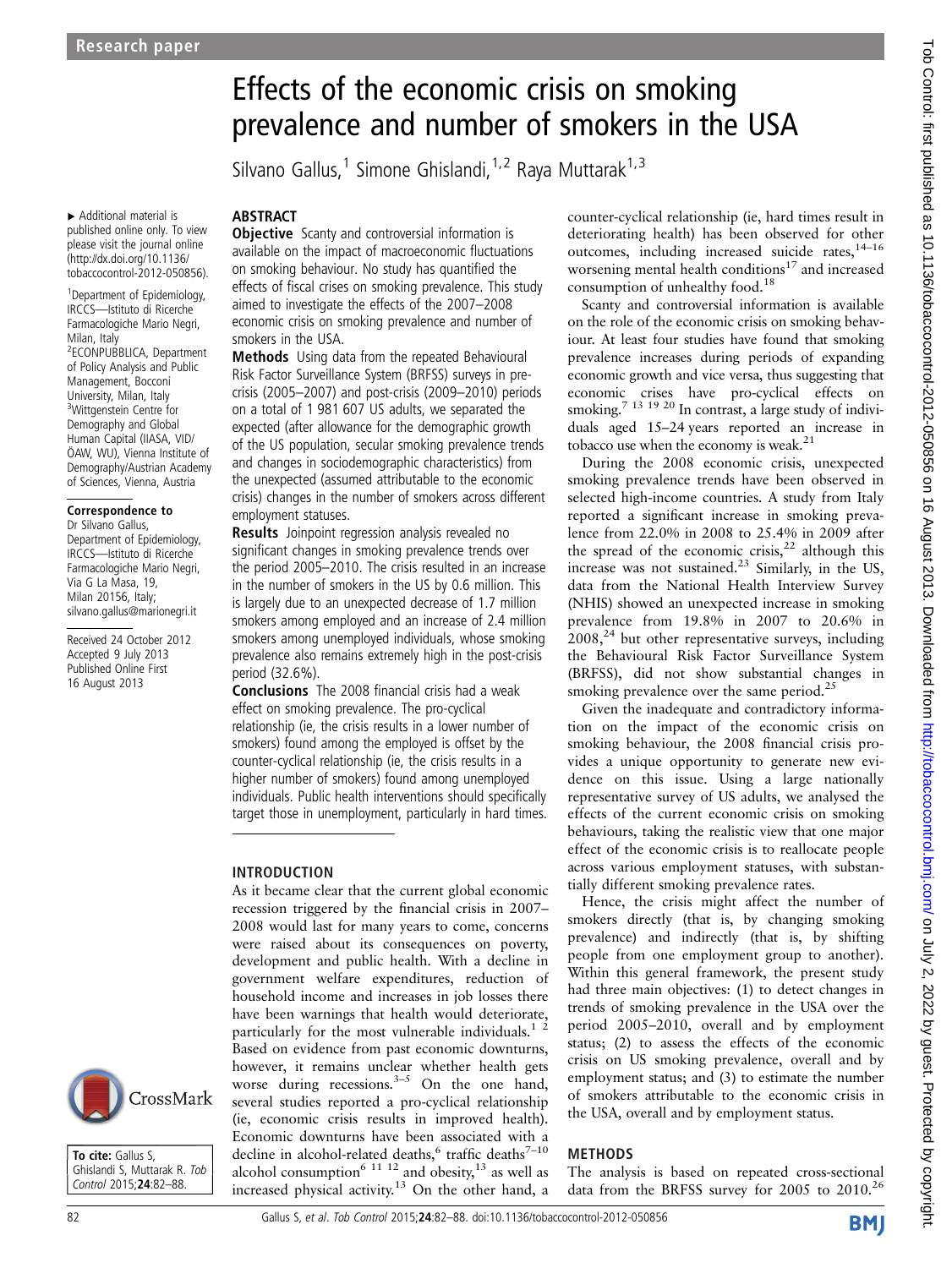Disaggregate data were obtained online from the website of the Centers for Disease Control and Prevention (CDC; [http://www.](http://www.cdc.gov/brfss) [cdc.gov/brfss\)](http://www.cdc.gov/brfss), where a detailed description of the methods and questionnaires is available.<sup>26</sup> <sup>27</sup>

The BRFSS is a large state-based, random-digit-dialled telephone survey of non-institutionalised US population aged ≥18 years annually administered since 1984 by the CDC. Between 2005 and 2010, data were collected monthly in all 50 states, the District of Columbia, Puerto Rico and the US Virgin Islands. With reference to the variables used in the present analyses, the BRFSS questionnaire did not change over the period  $2005-2010.<sup>27</sup>$  Besides month of interview and statistical weights, information on sociodemographic characteristics, including age, sex, state of residence, race/ethnic group, education, marital status and employment status was retrieved. For the present analyses, employment status was categorised into five groups: (i) employed ('employed for wages' and 'selfemployed'), (ii) unemployed ('out of work for more than 1 year' and 'out of work for less than 1 year'), (iii) 'unpaid/unable to work' ('a homemaker' and 'unable to work'), (iv) students and (v) retired. Based on questions related to smoking behaviours, smoking status (current vs non-smokers) was obtained. Current smokers were defined as individuals who (i) responded that they had smoked more than 100 cigarettes in their lifetime; and (ii) responded that they smoke every day or some days. Statistical weights, ensuring representativeness of the samples of the overall US adult population, were used in all the analyses.

## Joinpoint analysis

To identify possible significant changes in the trends of the monthly smoking prevalence in the US between January 2005 and December 2010, we carried out joinpoint regression analyses, overall and by sex and employment status, using the software provided by the Surveillance Research Program of the US National Cancer Institute.<sup>28</sup> The aim of the joinpoint analysis is to identify possible points where a statistically significant change in the linear slope of the trend is detected over the study period.29 30 The best fitting points, called 'joinpoints', are chosen where the rate changes significantly. To derive monthly US smoking prevalences, we considered the entire sample of the participants of the six BRFSS studies conducted between 2005 and 2010 with available information on smoking, sex and employment status. From the monthly percentage changes we derived the annual percentage change (APC).

## Standardised smoking prevalence ratio

In order to assess the effects of the economic crisis on US smoking prevalence, overall and by employment status, we employed a non-parametric analysis using data from the BRFSS surveys conducted in 2005, 2006, 2007, 2009 and 2010, distinguishing between the pre-crisis (2005–2007) and the post-crisis (2009–2010) samples. We excluded from the analyses the BRFSS survey of 2008, and all the subjects with missing values in at least one of the variables of interest (smoking status, sex, age, education, marital status, race and employment status). The analysis sample was 1 981 607 total participants, 1 122 424 before (2005–2007) and 859 183 after the financial crisis (2009–2010). The effects of the economic crisis on smoking prevalence cannot simply be assessed by comparing the precrisis smoking prevalence rates with post-crisis ones. We need to take into account (i) the change in individual characteristics over the two periods; and (ii) the pre-crisis time trend of smoking.

In order to control for the possible changes in socioeconomic characteristics (i), we used an indirect non-parametric standardisation, given stratum-specific smoking prevalence rates from the overall population in the pre-crisis period (used as the reference population). A total of 448 strata, resulting from a combination of the different demographic compositions including sex (2 categories), age (7 categories), education (4 categories), race (4 categories) and marital status (2 categories), were used for the standardisation.

To control for the pre-crisis time trend (ii), once we verified that time trends for smoking prevalence do not change significantly and that a linear trend is the best approximation of the prevalence trend within each group, we projected pre-crisis trends for each employment status in order to build groupspecific expected values for the post-crisis prevalence ratios. Thus, the standardised smoking prevalence rates for the 2009– 2010 population (post-crisis sample) were further controlled by the sex-specific and employment-status-specific smoking prevalence trends observed during the period from January 2005 to December 2007.

The expected smoking prevalence was therefore obtained after indirect standardisation for sociodemographic characteristics and, for the period 2009–2010, taking into account the sexspecific and employment-group-specific secular trends of 2005– 2007 smoking prevalence. The standardised smoking prevalence rates, after allowance for the sex-specific and employmentstatus-specific smoking prevalence trends, represent the expected smoking prevalence rates in the post-crisis period (2009–2010). The standardised smoking prevalence ratio (SSPR) represents the ratio between the observed and the expected smoking prevalence. Values greater than 1 indicate the smoking prevalence among the study population is higher than that of the general adult population of the pre-crisis period, whereas values less than 1 indicate a lower prevalence.

# Main analysis

The main objective of this study was to measure the impact of the crisis on the change in the number of smokers. For this purpose, we extend the prevalence values obtained from the BRFSS to calculate the number of smokers in the general US adult population, using data for population size obtained from the US Census Bureau.<sup>31</sup> In order to establish how much of the change in the number of smokers in the post-crisis period is due to the economic crisis, one has to consider that the number of smokers would have changed even without the crisis, given the variation in the number of people and the natural trends of smoking prevalence within each employment status.

To identify the impact of the crisis, we followed a two-step procedure. First, we broke down the change in the number of smokers into a population effect (change in the population distribution across employment statuses) and a prevalence effect (change in the within-group prevalence). Second, we further broke down these two elements into an expected (what would have happened if the status quo remains) and an unexpected change. The impact of the crisis was then estimated as the change in the number of smokers that was not expected by simply looking at the pre-crisis population and prevalence patterns as described below: (see online supplementary appendix for a calculation method).

▸ Change due to variation in the distribution of population: this part measures the change in the number of smokers that would follow if people within each employment status continued smoking as in the pre-crisis period. This change is further broken down in two parts: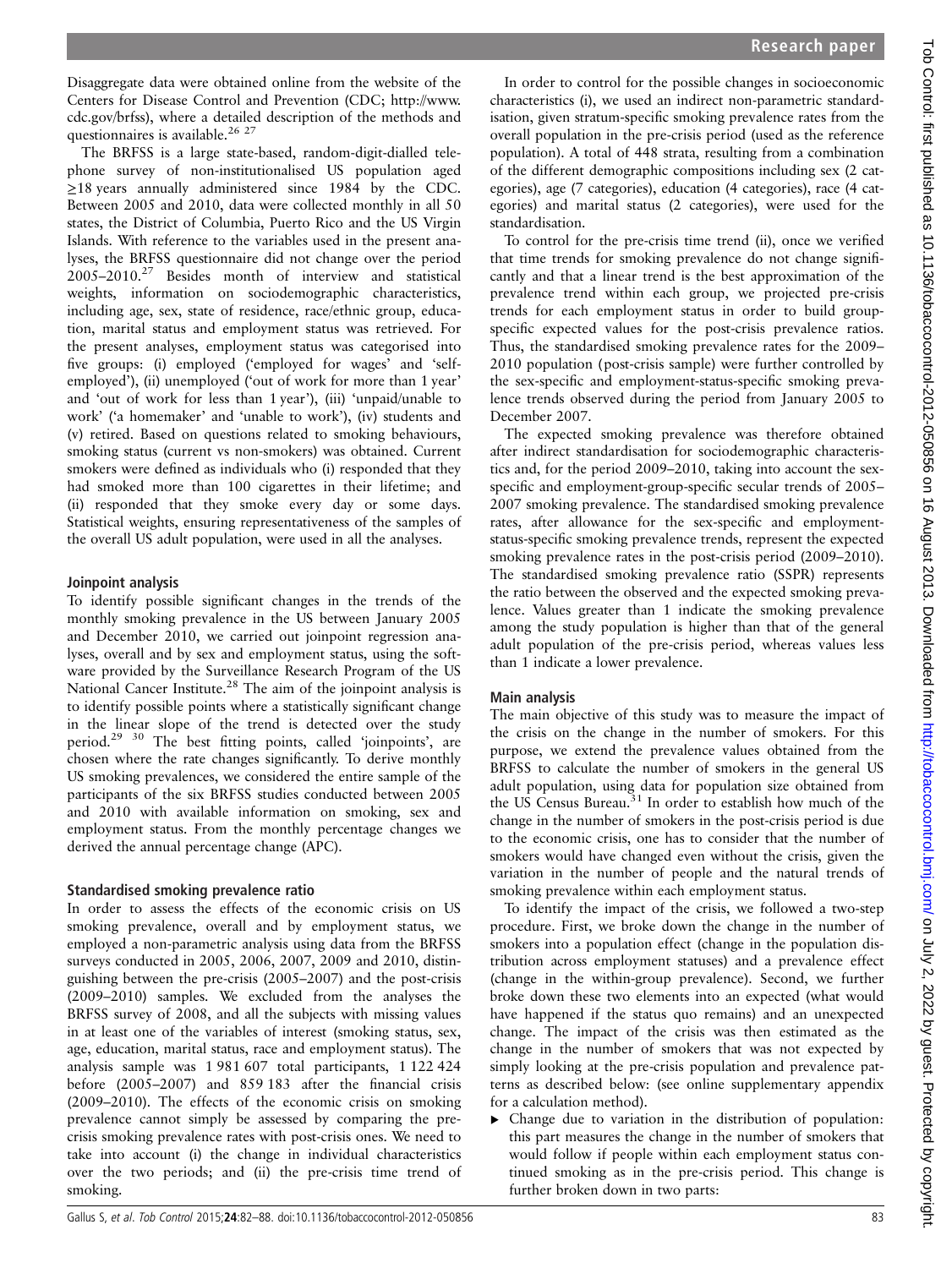- A. Expected: the number of smokers attributable simply to a demographic change of the US population between the pre-crisis and the post-crisis periods. The post-crisis number of US citizens is allocated in different employment statuses according to their pre-crisis distribution. The pre-crisis group-specific prevalence is then applied.
- B. Unexpected: the difference between the observed change in the number of smokers due to population change and A.
- ▸ Change due to variation in group-specific smoking prevalence: this part measures the change in the number of smokers following the change in the group-specific prevalence. It can be broken down as follows:
	- C. Expected: the change in the number of smokers attributable to the pre-crisis prevalence taking into account the secular trend (C1) and the change in sociodemographic characteristics of the population in each employment status (C2).
	- D. Unexpected: the difference between the observed change in the number of smokers due to prevalence change and C.

We assume that the sum of parts B and D—the parts left unexplained—represents the change in the number of smokers attributable to the economic crisis.

# RESULTS

Over the period 2005–2010 smoking prevalences for US adults had been declining overall and for both sexes. Based on joinpoint regression analysis, we identified no statistically significant changes in trends: the best slope was a linear trend for the whole period for the total population (absolute APC: −0.67%) and separately for men (APC: −0.72%) and women (APC: −0.62%). For the employed the trend was particularly steep (APC:  $-1.08\%$ ), while for the unemployed (APC:  $-0.51\%$ ), the unpaid/unable to work (APC: -0.19%), students (APC: −0.64%) and those in retirement (APC: −0.27%) the slopes are rather flat (figure 1).

Table 1 shows the distribution of the studied population according to their demographic and socioeconomic characteristics and smoking prevalence in 2005–2007 (pre-crisis period) and 2009–2010 (post-crisis period). The distribution of the sample population by age, sex, race, marital status and education did not vary substantially between the two periods. Notably, the proportion of those in employment declined from 61.2% in 2005–2007 to 57.1% in 2009–2010. Simultaneously, the proportion of unemployed individuals rose substantially from 5.0%

Figure 1 US smoking prevalence trends overall and by sex (A), and by employment status (B): joinpoint analysis. Behavioural Risk Factor Surveillance System (BRFSS) 2005–2010.

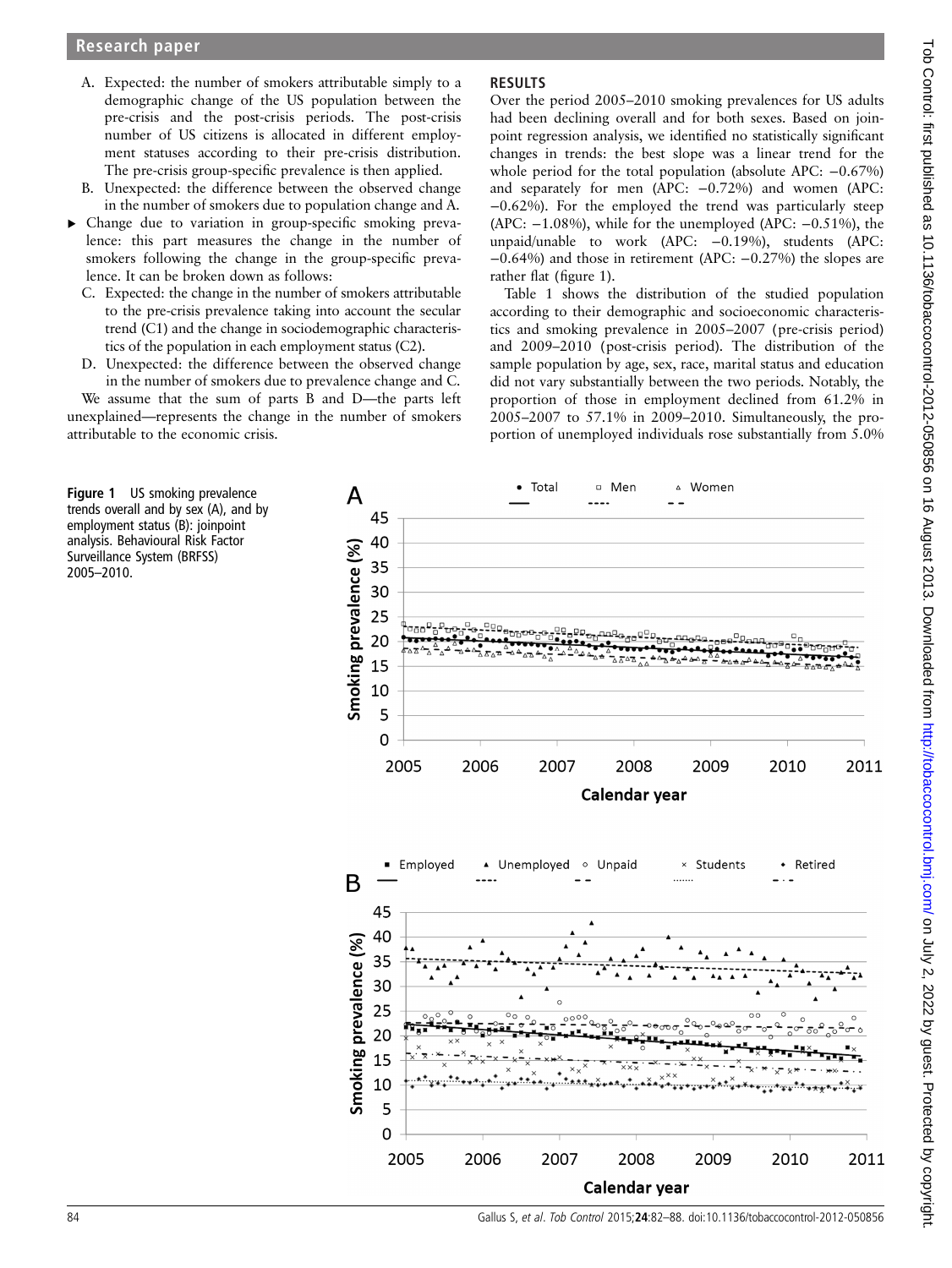| Table 1 Percentage distribution of 1 981 607 US subjects           |
|--------------------------------------------------------------------|
| according to selected sociodemographic characteristics and smoking |
| status, BRFSS 2005-2007, 2009-2010                                 |

| Characteristics          | 2005-2007 (%) | 2009-2010 (%) |  |  |
|--------------------------|---------------|---------------|--|--|
| Aqe                      |               |               |  |  |
| $<$ 25                   | 12.9          | 11.2          |  |  |
| $25 - 44$                | 38.1          | 37.5          |  |  |
| $45 - 64$                | 32.4          | 34.0          |  |  |
| $\geq 65$                | 16.7          | 17.4          |  |  |
| Sex                      |               |               |  |  |
| Men                      | 48.5          | 48.6          |  |  |
| Women                    | 51.5          | 51.4          |  |  |
| Race/ethnicity           |               |               |  |  |
| White                    | 69.2          | 68.8          |  |  |
| <b>Black</b>             | 9.5           | 10.1          |  |  |
| Hispanic                 | 14.7          | 14.2          |  |  |
| Other                    | 6.6           | 6.9           |  |  |
| <b>Marital status</b>    |               |               |  |  |
| <b>Married</b>           | 60.1          | 61.1          |  |  |
| Divorced/separated       | 11.1          | 10.7          |  |  |
| Widow                    | 6.5           | 6.2           |  |  |
| Single                   | 18.3          | 18.5          |  |  |
| Couple                   | 4.1           | 3.6           |  |  |
| <b>Education level</b>   |               |               |  |  |
| Low education            | 12.0          | 10.4          |  |  |
| High school              | 29.3          | 28.0          |  |  |
| Some college             | 26.2          | 26.4          |  |  |
| College graduate         | 32.5          | 35.2          |  |  |
| <b>Employment status</b> |               |               |  |  |
| Employed                 | 61.2          | 57.1          |  |  |
| Unemployed               | 5.0           | 8.6           |  |  |
| Unpaid/unable to work    | 13.3          | 13.2          |  |  |
| <b>Students</b>          | 4.5           | 4.8           |  |  |
| Retired                  | 16.1          | 16.2          |  |  |
| Smoking status           |               |               |  |  |
| Never smoker             | 55.9          | 57.6          |  |  |
| Ex-smoker                | 24.3          | 24.9          |  |  |
| Current smoker           | 19.8          | 17.5          |  |  |
| Number of participants   | 1 122 424     | 859 183       |  |  |

BRFSS, Behavioural Risk Factor Surveillance System.

in 2005–2007 to 8.6% in 2009–2010 (p<0.001). Smoking prevalence also declined significantly from 19.8% in 2005– 2007 to 17.5% in 2009–2010 (p<0.001).

Table 2 shows the distribution of observed and expected smoking prevalences, and the SSPR for the pre-crisis (2005– 2007) and post-crisis (2009–2010) periods, overall and by sex, according to employment status. Overall smoking prevalence declined from 19.8% (22.0% in men and 17.8% in women) in 2005–2007 to 17.5% (19.5% in men and 15.7% in women) in 2009–2010. The expected smoking prevalence in 2009–2010, after accounting for sociodemographic characteristics and precrisis trend in smoking prevalence, was 17.1% (19.1% in men and 15.1% in women). Therefore, in the post-crisis period the observed smoking prevalence was higher than the expected one overall (SSPR=1.026), in men (SSPR=1.019) and in women (SSPR=1.034). The observed smoking prevalence rates vary considerably by employment status in the pre-crisis and post-crisis periods. For those who were employed, SSPR was 0.982 in the pre-crisis and 0.997 in the post-crisis period, indicating that

employed individuals smoked slightly less than the overall population. In contrast, the unemployed had a substantially higher observed smoking prevalence than the average in the pre-crisis  $(34.9\%$  vs  $26.3\%$ ; SSPR=1.325) and the post-crisis periods (32.6% vs 26.9%; SSPR=1.213), despite the fact that this category was suddenly (due to the crisis) populated by a substantial number of formerly employed people, who on average were less likely to smoke. For those who are unpaid/unable to work, SSPR was 1.077 in the pre-crisis and 1.061 in the post-crisis period. The corresponding SSPR estimates for students were 0.673 and 0.639, and those for retired individuals were 0.964 and 0.935, in the pre-crisis and post-crisis periods, respectively.

Table 3 shows the absolute number of smokers (in thousands) for the overall US population by employment status. The reduction in the total number of smokers between pre-crisis and postcrisis periods (3.49 million smokers less) was largely due to the decline in the number of smokers among the employed individuals in the post-crisis period (5.98 million smokers less), partially counterbalanced by the increase in the number of smokers among the unemployed (2.68 million smokers more). The large decline observed in employed individuals is the result of (i) a reduction of 0.85 million smokers due to the change in population (although projecting the pre-crisis employment rates we would expect 1.1 million smokers more), plus (ii) the change in smoking prevalence, resulting in 5.13 million smokers less (3.21 million less due to the employed-specific secular trend, 2.28 million less due to changes in the sociodemographic characteristics of the employed and 0.36 million more due to unexpected change). The economic crisis was therefore responsible for a reduction of 1.68 million smokers among US employed individuals. Those who were unemployed showed an increase in the number of smokers by 2.68 million smokers, largely due to an unexpected increase in the number of individuals entering unemployment in the post-crisis period (3.26 million smokers more). At the same time, the change in smoking prevalence contributed only slightly to the change in the total number of smokers among the unemployed (0.59 million smokers less). For other employment statuses, we observed only a moderate change in the number of smokers.

Overall, the 3.49 million smokers less are the result of an increase in the number of smokers due to the change in population (3.12 million smokers more, of whom 1.28 million unexpected and due to the economic crisis), and a decrease in smoking prevalence (6.61 million smokers less, of whom only 0.66 million due to the economic crisis). Therefore, in the US, the economic crisis accounted for 0.62 million smokers more (ie, 1.5% of total cigarette smokers in 2009–2010).

## **DISCUSSION**

This is the first original study quantifying the effects of the 2007–2008 economic crisis on smoking prevalence. Results show that US smoking prevalence declined from 19.8% in the pre-crisis (2005–2007) to 17.5% in the post-crisis period (2009–2010), corresponding to a fall in the number of adult smokers by 3.5 million. However, once (i) the demographic increase of the US population, (ii) the pre-crisis secular trends in smoking prevalence and (iii) the change in the distribution of population by sociodemographic characteristics are taken into account, we would expect a fall in the number of US smokers by approximately 4.1 million adults. The economic crisis therefore appears to have increased the number of smokers by 0.6 million in the overall US adult population.

Three key issues are worth discussing. First, most of the impact of the crisis comes from the shift of a substantial part of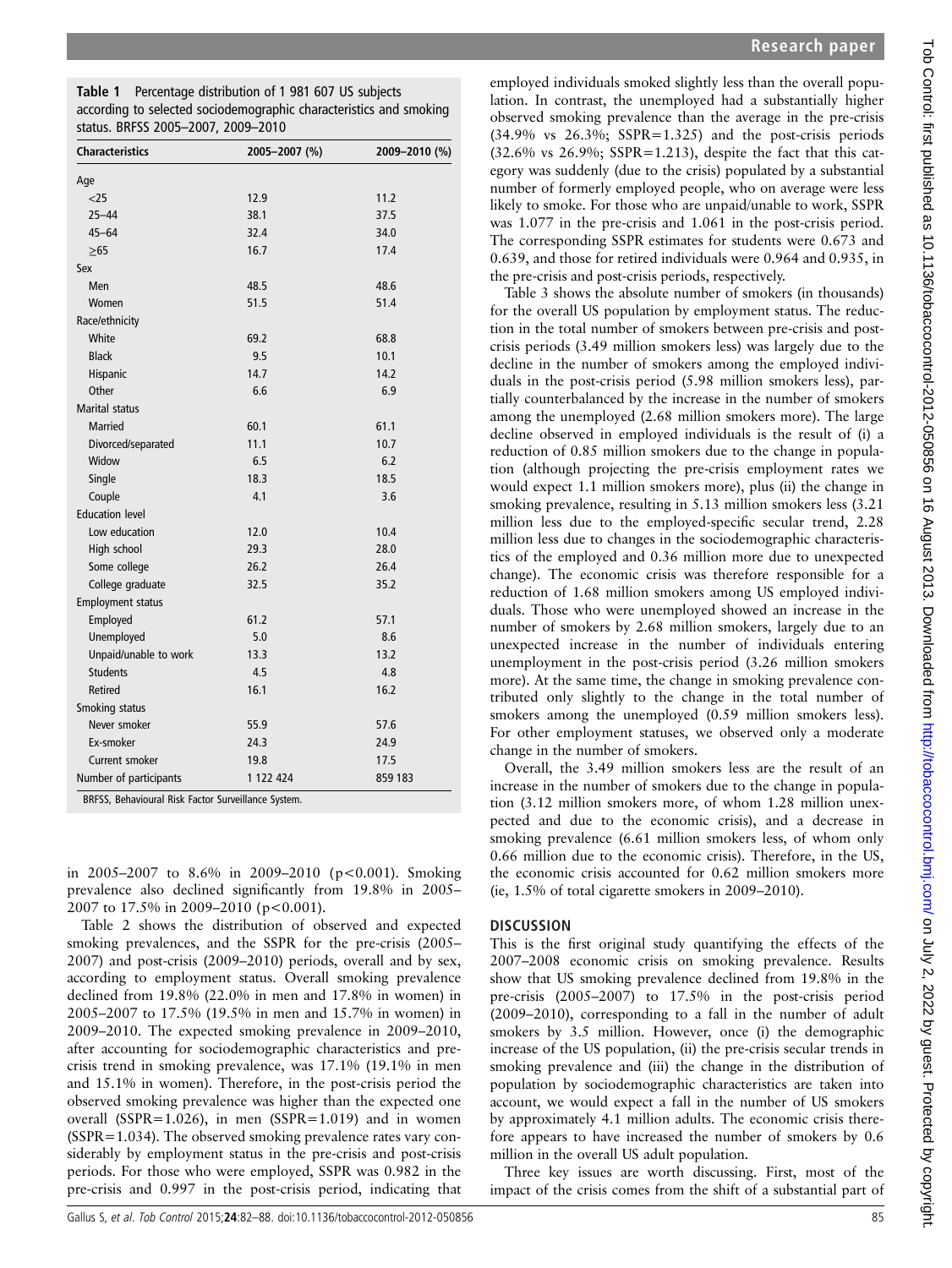|                        | Smoking prevalence (%) |         |         |                       |         |         |
|------------------------|------------------------|---------|---------|-----------------------|---------|---------|
|                        | Pre-crisis 2005-2007   |         |         | Post-crisis 2009-2010 |         |         |
| <b>Factor</b>          | <b>Total</b>           | Men     | Women   | <b>Total</b>          | Men     | Women   |
| <b>Total</b>           |                        |         |         |                       |         |         |
| Observed SP            | 19.80                  | 21.97   | 17.76   | 17.52                 | 19.50   | 15.65   |
| Expected SP*           | 19.80                  | 21.97   | 17.76   | 17.08                 | 19.13   | 15.14   |
| <b>SSPR</b>            | 1.000                  | 1.000   | 1.000   | 1.026                 | 1.019   | 1.034   |
| Number of participants | 1 122 424              | 544 197 | 578 227 | 859 183               | 417 489 | 441 694 |
| Employed               |                        |         |         |                       |         |         |
| Observed SP            | 20.74                  | 22.23   | 18.89   | 16.86                 | 18.10   | 15.39   |
| Expected SP*           | 21.13                  | 22.81   | 19.04   | 16.91                 | 18.57   | 14.93   |
| <b>SSPR</b>            | 0.982                  | 0.975   | 0.992   | 0.997                 | 0.975   | 1.031   |
| Number of participants | 686 986                | 379 980 | 307 006 | 490 853               | 266 850 | 224 003 |
| Unemployed             |                        |         |         |                       |         |         |
| Observed SP            | 34.87                  | 39.58   | 30.22   | 32.59                 | 36.35   | 27.73   |
| Expected SP*           | 26.32                  | 29.71   | 22.97   | 26.88                 | 33.11   | 19.87   |
| <b>SSPR</b>            | 1.325                  | 1.332   | 1.316   | 1.213                 | 1.098   | 1.395   |
| Number of participants | 55 551                 | 27 625  | 27 9 26 | 73 896                | 41 645  | 32 251  |
| Unpaid/unable to work  |                        |         |         |                       |         |         |
| Observed SP            | 22.50                  | 37.93   | 18.99   | 21.87                 | 36.44   | 18.25   |
| Expected SP*           | 20.89                  | 30.68   | 18.67   | 20.62                 | 30.99   | 17.81   |
| <b>SSPR</b>            | 1.077                  | 1.236   | 1.017   | 1.061                 | 1.176   | 1.025   |
| Number of participants | 149 024                | 27 567  | 121 457 | 113 437               | 22 602  | 90 835  |
| Student                |                        |         |         |                       |         |         |
| Observed SP            | 15.30                  | 15.80   | 14.86   | 13.21                 | 13.53   | 12.88   |
| Expected SP*           | 22.73                  | 25.08   | 20.66   | 20.66                 | 22.51   | 19.18   |
| <b>SSPR</b>            | 0.673                  | 0.630   | 0.719   | 0.639                 | 0.601   | 0.672   |
| Number of participants | 50 750                 | 23 763  | 26 987  | 41 602                | 20 633  | 20 969  |
| Retired                |                        |         |         |                       |         |         |
| Observed SP            | 10.59                  | 11.63   | 9.66    | 9.61                  | 10.58   | 8.73    |
| Expected SP*           | 10.99                  | 12.01   | 10.08   | 10.28                 | 10.66   | 9.88    |
| <b>SSPR</b>            | 0.964                  | 0.968   | 0.958   | 0.935                 | 0.992   | 0.883   |
| Number of participants | 180 113                | 85 262  | 94 851  | 139 395               | 65 759  | 73 636  |

Table 2 Distribution of observed and expected US SP estimates according to calendar period: pre-crisis (2005–2007) versus post-crisis (2009– 2010), overall and by sex. Corresponding SSPR. BRFSS, 2005–2007, 2009–2010

\*Estimated through indirect standardisation under the assumption that the sex-specific, age-specific, race/ethnicity-specific, education-specific and marital status-specific subjects have<br>the same prevalence rates of the c 2010 further take into account the sex-specific and employment status-specific smoking prevalence trends observed during the period 2005–2007. BRFSS, Behavioural Risk Factor Surveillance System; SP, smoking prevalence; SSPR, standardised smoking prevalence ratio.

the US population from employed to unemployed status. Specifically, the number of smokers lost due to the reduction in the number of employed individuals (around 2 million smokers less) was counterbalanced by the increase in the number of smokers among the unemployed (around 3 million more). Clearly, any study that does not take into account the change in the population distribution across different employment statuses cannot entirely capture the impact of the economic crisis on the smoking behaviours of a population. This might explain why our findings are in contrast with the few previous studies suggesting a pro-cyclical relationship between economic downturns and smoking prevalence.<sup>7 13 19</sup> Moreover, the fact that the economic crisis is responsible for massive involuntary job losses suggests that the relationships found between routine economic cycles and various health outcomes might not be the same under severe economic conditions. $3-5$ 

The second issue is related to the smoking prevalence of the 'new' unemployed (people likely to have lost their job due to the crisis). In line with all the previous literature,  $32\frac{33}{13}$  smoking prevalence among unemployed individuals is about 30% higher than the average population. Even considering the declining

trend in smoking prevalence, the exceptionally high smoking prevalence among the unemployed stands out in the post crisis period. Our measure of expected prevalence is based on a precise assumption regarding the smoking prevalence of the many new unemployed that lost their jobs due to the crisis: the new unemployed are assumed to be as likely to smoke as the pre-crisis unemployed. Most of the change in the unemployed prevalence after the crisis is then classified as 'expected', which in effect reduces the impact of the crisis (alternatively, we could have assumed that the newly unemployed are people who moved out from the average population with average SPRs). Hence, our analysis took a conservative approach and our estimation should be considered as a lower bound of the impact of the crisis. This confirms even more strongly the counter-cyclical nature of smoking during the crisis.

Why are unemployed individuals (old and new) much more likely to be smokers? Extant literature on the issue remains inconclusive $33$  On the one hand, it is likely that unemployment itself is a significant determinant of smoking behaviour, mainly due to the fact that job loss is a stressful life event<sup>17 34–36</sup> and that individuals may choose to cope with this stress by lighting up a cigarette or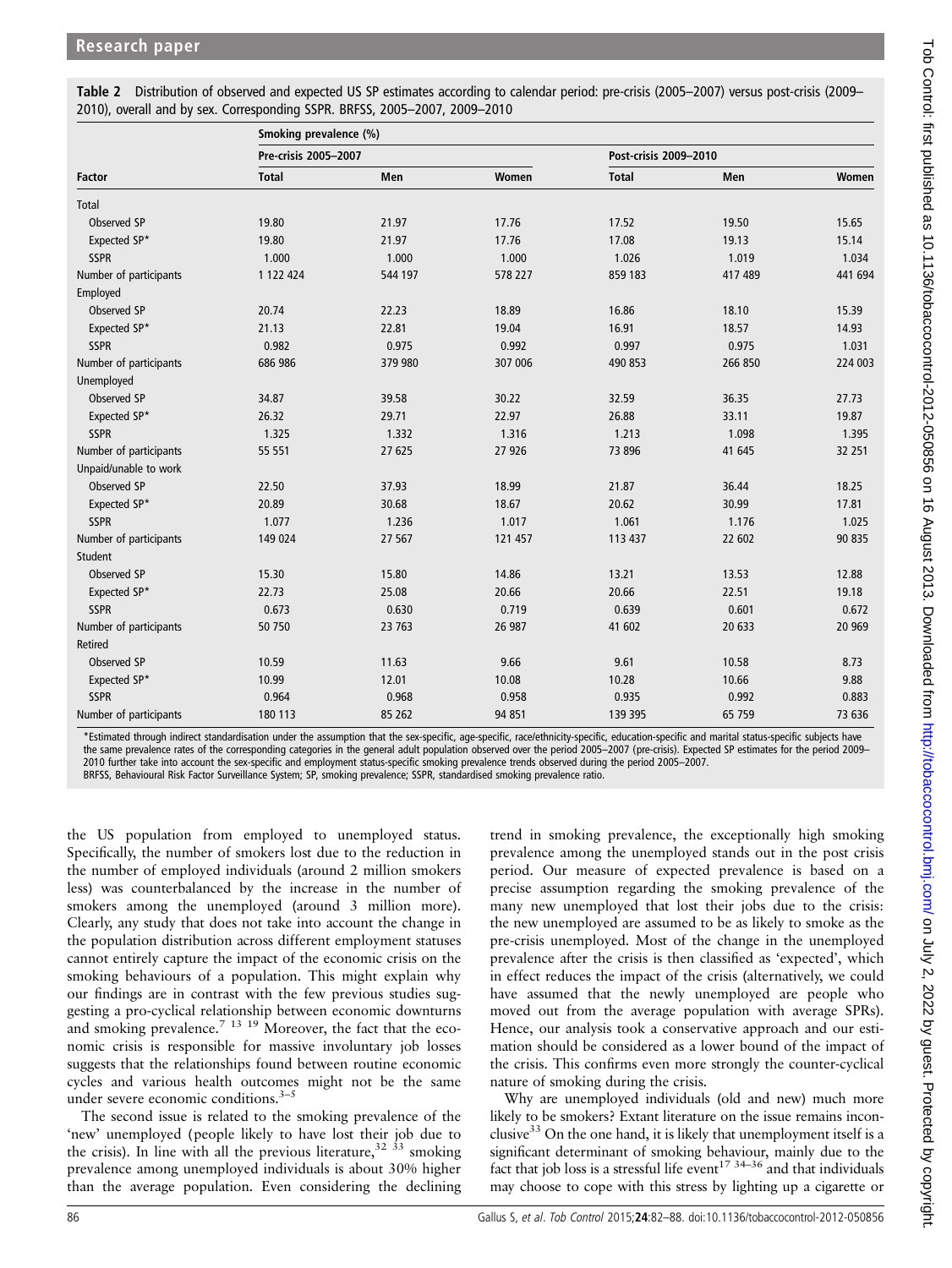|  |                             | Table 3 US adult smokers (in thousands) in the pre-crisis (2005–2007) and post-crisis (2009–2010) periods, overall and by employment status. |  |  |  |  |  |
|--|-----------------------------|----------------------------------------------------------------------------------------------------------------------------------------------|--|--|--|--|--|
|  | BRFSS, 2005–2007, 2009–2010 |                                                                                                                                              |  |  |  |  |  |

|                                                                   | <b>Employment status</b> |                   |               |                 |                |         |  |
|-------------------------------------------------------------------|--------------------------|-------------------|---------------|-----------------|----------------|---------|--|
| <b>Factor</b>                                                     | <b>Employed</b>          | <b>Unemployed</b> | <b>Unpaid</b> | <b>Students</b> | <b>Retired</b> | Total   |  |
| Pre-crisis (2005-2007)                                            |                          |                   |               |                 |                |         |  |
| Population (thousands)*                                           | 137 473                  | 11 116            | 29 821        | 10 15 6         | 36 043         | 224 609 |  |
| Smoking prevalence (%)                                            | 20.74                    | 34.87             | 22.50         | 15.30           | 10.59          | 19.8    |  |
| Number of smokers (thousands)                                     | 28 507                   | 3877              | 6708          | 1554            | 3818           | 44 4 64 |  |
| Post-crisis (2009-2010)                                           |                          |                   |               |                 |                |         |  |
| Population (thousands)*                                           | 133 625                  | 20 117            | 30 881        | 11 325          | 37 948         | 233 896 |  |
| Smoking prevalence (%)                                            | 16.86                    | 32.59             | 21.87         | 13.21           | 9.61           | 17.52   |  |
| Number of smokers (thousands)                                     | 22 5 29                  | 6553              | 6757          | 1495            | 3644           | 40 978  |  |
| Difference (thousands)t                                           | $-5978$                  | 2677              | 49            | $-59$           | $-174$         | $-3485$ |  |
| Due to change in Population                                       |                          |                   |               |                 |                |         |  |
| Expected (due to demographic change in population; A)             | 1187                     | 161               | 274           | 64              | 158            | 1844    |  |
| Unexpected (due to the economic crisis; B)                        | $-2032$                  | 3100              | 49            | 118             | 42             | 1278    |  |
| Due to change in smoking prevalence                               |                          |                   |               |                 |                |         |  |
| Expected# (due to pre-crisis secular trend; C1)                   | $-3213$                  | 246               | $-108$        | $-288$          | $-137$         | $-3501$ |  |
| Expected§ (due to change in sociodemographic characteristics; C2) | $-2275$                  | $-92$             | $-85$         | 137             | $-135$         | $-2450$ |  |
| Unexpected (due to the economic crisis; D)                        | 355                      | $-739$            | $-82$         | $-89$           | $-102$         | $-657$  |  |
| Due to the economic crisis $(B+D)$ ; thousands)                   | $-1676$                  | 2362              | $-32$         | 29              | $-60$          | 621     |  |

\*Average population aged ≥18 years over the period. The distribution of population by employment status was derived by the distribution within the BRFSS sample in the specific

period. †Difference in number of smokers among the two periods.

‡Expected estimates taking into account the employment status-specific smoking prevalence trends observed during the period 2005–2007.

§Estimated under the assumption that the sex-specific, age-specific, race/ethnicity-specific, education-specific and marital status-specific subjects have the same prevalence rates of the<br>corresponding categories in the ge

giving up their attempt for smoking cessation<sup>32</sup> 35 37-39 or relapsing after experiencing an involuntary job loss.<sup>34</sup> Accordingly, even though unemployment reduces income and may increase intention to quit smoking, the rate of cessation failure is higher among those with financial stress.<sup>40–42</sup> For newly unemployed individuals it is also possible that the additional time not working indoors leads to fewer constraints on smoking uptake and intensity, and consequently less pressure to quit. On the other hand, smoking behaviour might be a cause, more than a consequence, of the change in employment status, for example because employers more frequently hire non-smokers or fire current smokers more frequently.43–<sup>47</sup> Accordingly, a small but increasing number of employers have recently established policies of no longer hiring tobacco users in the US.<sup>47</sup> However, during such a massive economic crisis, this second causal pattern might have only a marginal role.

Finally, our findings are of importance from a public health perspective. Since the economic cycle does not seem to have played such an important role in the reduction of smoking prevalence, the reassuring message that in bad economic periods people can at least benefit from low smoking rates should be rejected. On the contrary, our findings implicitly underline the importance of the successful anti-smoking campaigns implemented in the USA.48 49 Sustaining anti-tobacco programmes thus remains of primary importance in reducing smoking prevalence in the USA. In this sense, confirming that employment status is an important risk factor for smoking, our results suggest that unemployed individuals should be considered a target population for tobacco control strategies, particularly during economic downturns when a substantial proportion of the population lose their jobs involuntarily. Smoking cessation initiatives should be promoted in this specific population subgroup, where there is evidence that compliance with smoking cessation programmes is more likely.<sup>50</sup>

Possible limitations of the present study include those inherent to the repeated cross-sectional study design. Longitudinal panel data are still needed to understand the causal pathway connecting post-crisis employment status and smoking behaviour. Moreover, it is possible that the economic crisis modified attitudes towards smoking, such as increased social acceptability of smoking. Unfortunately, we cannot analyse this issue in our data by considering the possible temporal changes in underreporting of tobacco use.<sup>51</sup> Strengths include the extremely large sample size of the BRFSS, which allowed us to employ non-parametric methods to derive the expected smoking prevalence rates, taking into account the combination of a number of sociodemographic characteristics.

In conclusion, the 2008 economic crisis in the USA had a counter-cyclical effect on smoking among unemployed individuals, which was not totally counter-balanced by the pro-cyclical relationship observed among employed individuals. Using indirect standardisation methods and taking into account the demographic changes and the previous secular trends in smoking prevalence, we are able to exclude an overall reduction in smoking prevalence or in the number of smokers due to the economic crisis.

## What is already known on this subject

- ▶ Most of the few studies analysing the relation between economic fluctuations and smoking prevalence found a pro-cyclical relationship (ie, periods of expanding economic growth results in increased smoking prevalence), suggesting favourable smoking patterns during hard times.
- ▶ None of those studies took advantage of a severe economic shock.